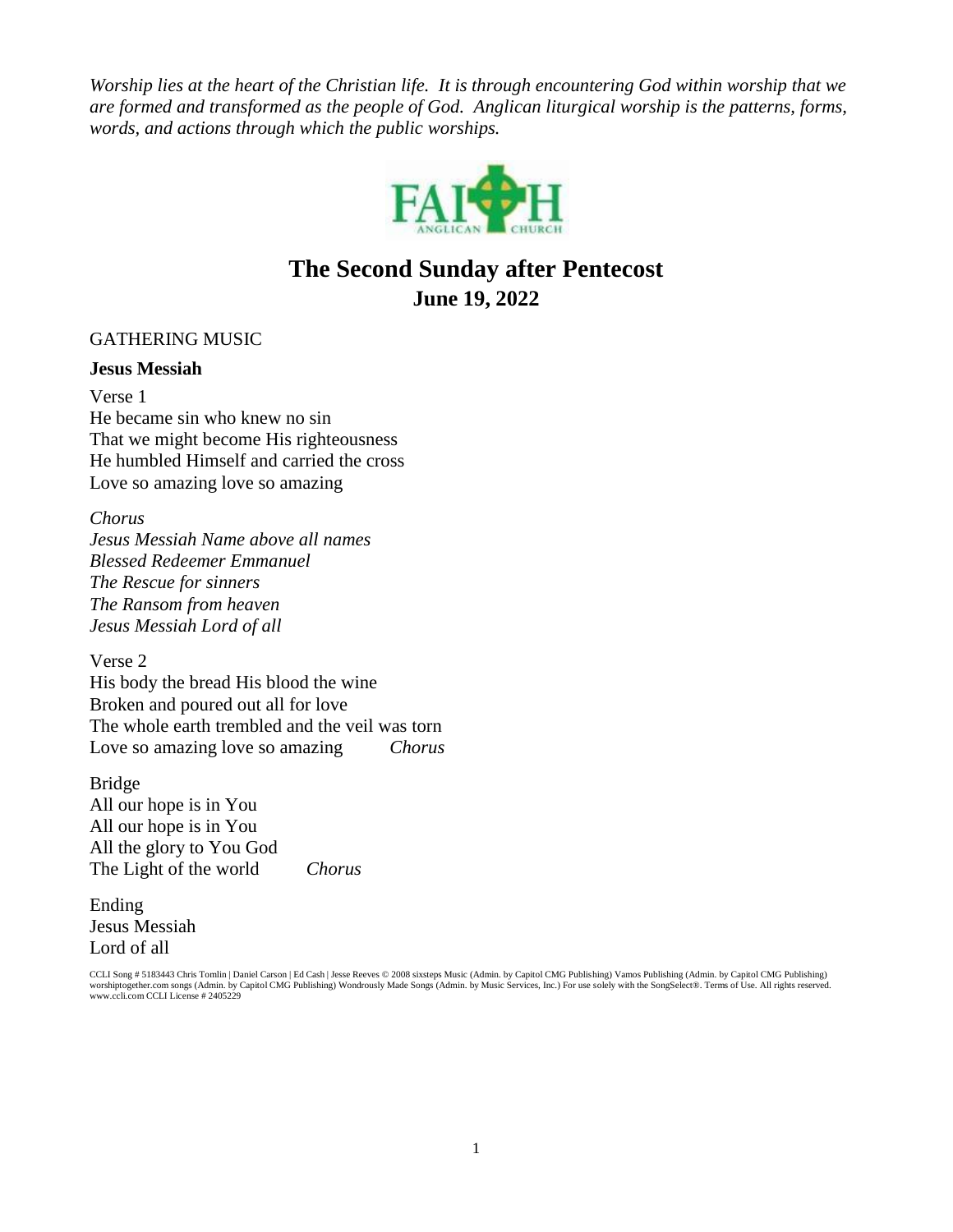#### **In the Presence of Jehovah**

*Chorus In the presence of Jehovah God Almighty Prince of Peace Troubles vanish hearts are mended In the presence of the King*

Verse 1 In and out of situations That tug-a-war at me All day long I struggle For answers that I need Then I come into His presence All my questions become clear And for a sacred moment No doubt can interfere *Chorus*

#### Verse 2

Through His love the Lord provided A place for us to rest A place to find the answers In hours of distress There is never any reason To give up in despair Just slip away and breathe His name He will come and meet you there *Chorus*

*Stand*

#### THE PROCESSIONAL MUSIC

#### **Faith of Our Fathers** Hymn 558

Verse 1 Faith of our fathers! living still in spite of dungeon, fire, and sword: O how our hearts beat high with joy, whene'er we hear that glorious word:

*Refrain Faith of our fathers, holy faith! We will be true to thee till death.*

Verse 2 Faith of our fathers! faith and prayer shall win all nations unto thee; and through the truth that comes from God, mankind shall then indeed be free. (*Refrain*)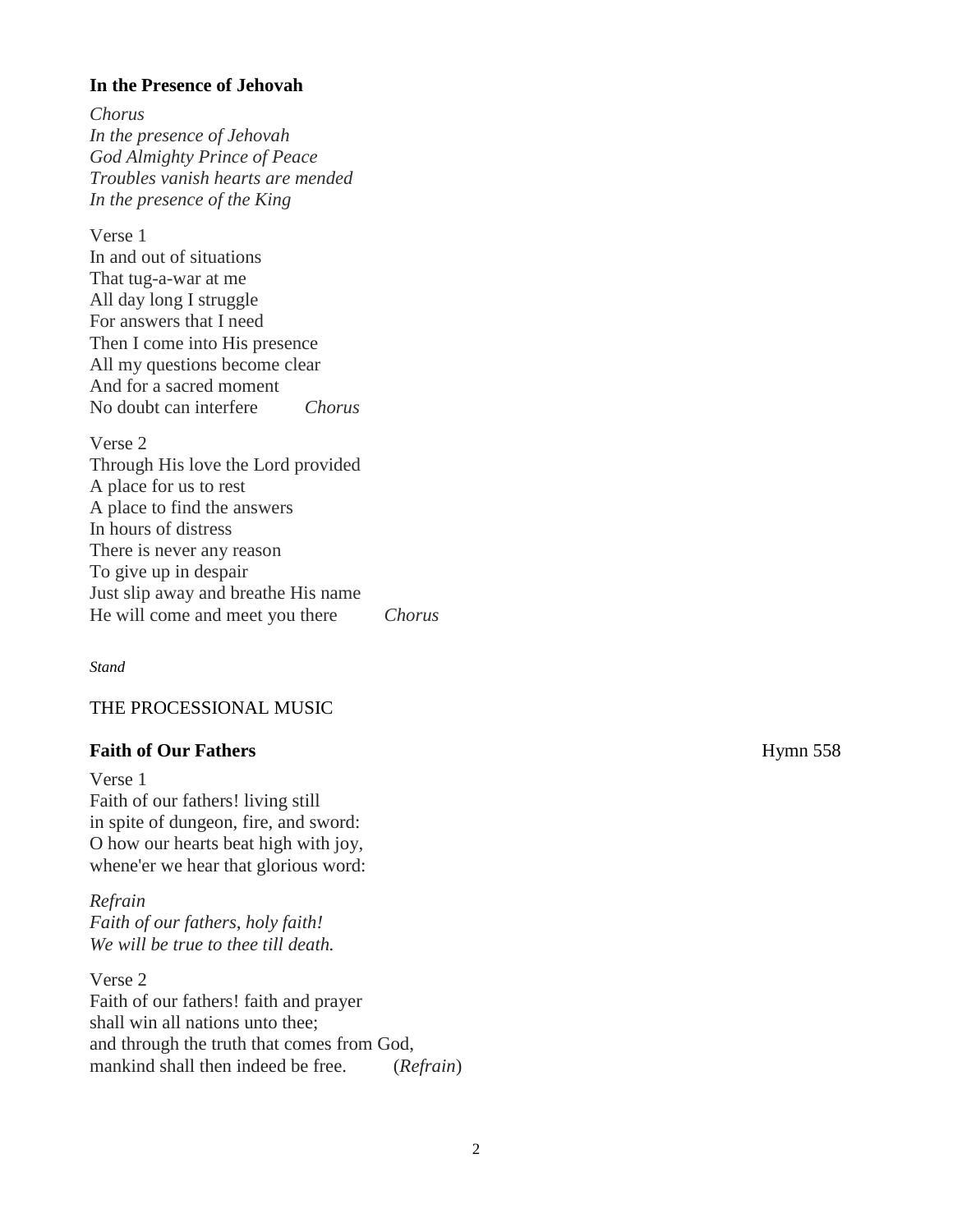Verse 3 Faith of our fathers! we will love both friend and foe in all our strife: and preach thee, too, as love knows how, by kindly deeds and virtuous life.

*Refrain Faith of our fathers, holy faith! We will be true to thee till death.*

# **Agnus Dei**

Verse Alleluia alleluia For the Lord God Almighty reigns Alleluia alleluia For the Lord God Almighty reigns Alleluia

*Chorus Holy holy Are You Lord God Almighty Worthy is the Lamb Worthy is the Lamb You are holy holy Are You Lord God Almighty Worthy is the Lamb Worthy is the Lamb, Amen*

CCLI Song # 626713 Michael W. Smith © 1990 Sony/ATV Milene Music (Admin. by Sony/ATV Music Publishing) For use solely with the SongSelect®. Terms of Use. All rights reserved. www.ccli.com CCLI License # 2405229

### THE ACCLAMATION [*A shout of joy to the Lord.*]

*Celebrant* Blessed be God: the Father, the Son, and the Holy Spirit. *People* **And blessed be this kingdom, now and for ever. Amen.**

# THE COLLECT FOR PURITY [*Collect: a brief prayer*]

*The Celebrant prays (and the People may be invited to join)*

Almighty God, to you all hearts are open, all desires known, and from you no secrets are hid: Cleanse the thoughts of our hearts by the inspiration of your Holy Spirit, that we may perfectly love you, and worthily magnify your holy Name; through Christ our Lord. *Amen*.

### THE SUMMARY OF THE LAW

Hear what our Lord Jesus Christ says: You shall love the Lord your God with all your heart and with all your soul and with all your mind. This is the great and first commandment. And a second is like it: You shall love your neighbor as yourself. On these two commandments depend all the Law and the Prophets. *Matthew 22:37-40*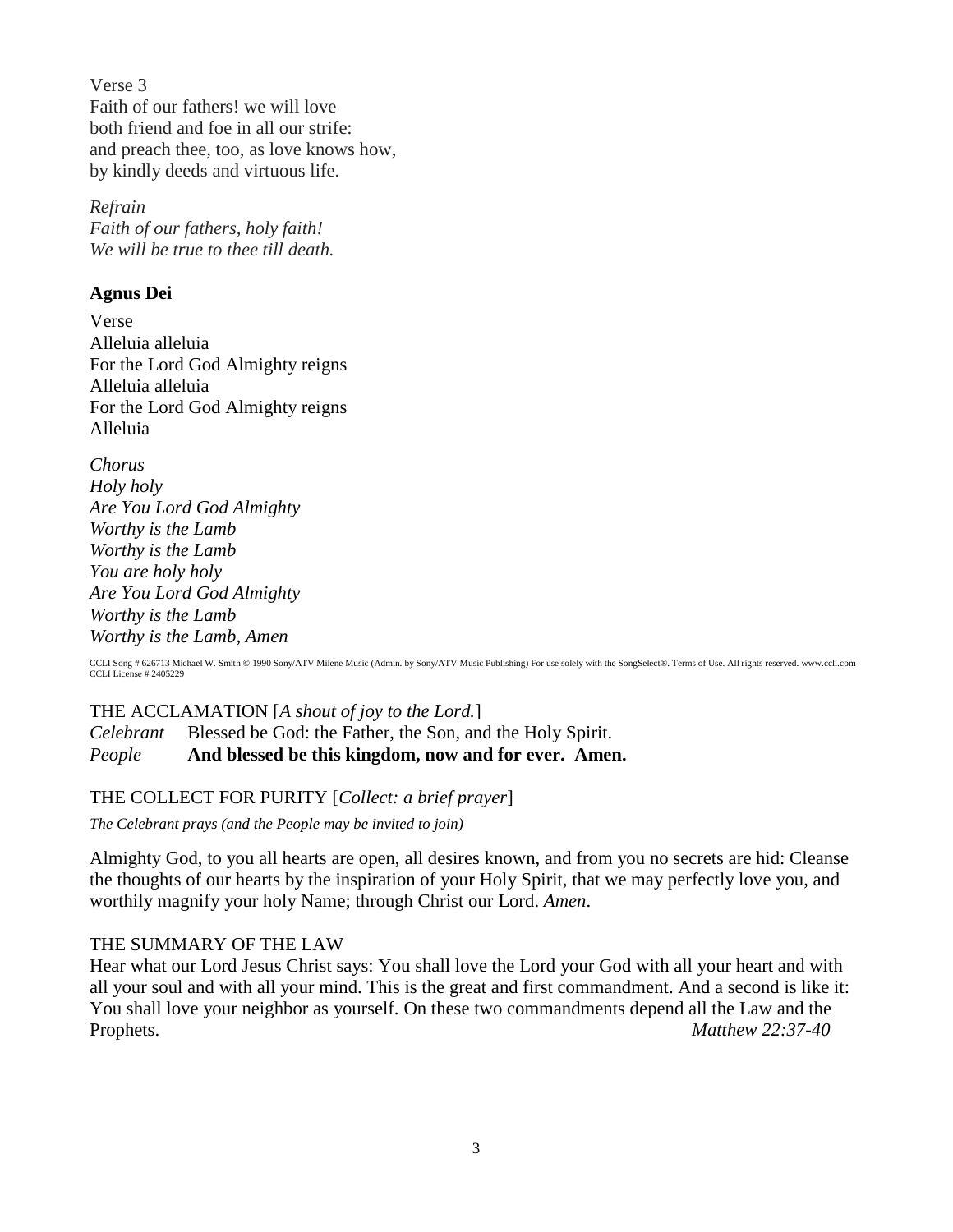### THE COLLECT OF THE DAY

*Celebrant* The Lord be with you.

*People* **And with your spirit.**

*Celebrant* Let us pray.

Lord of all power and might, the author and giver of all good things: Graft in our hearts the love of your Name, increase in us true religion, nourish us with all goodness, and bring forth in us the fruit of good works; through Jesus Christ our Lord, who lives and reigns with you and the Holy Spirit, one God, for ever and ever. **Amen.**

Psalm 63

 $1$ O God, you are my God; earnestly I seek you;

my soul thirsts for you;

\* my flesh faints for you,

as in a dry and weary land where there is no water.

 $2^2$  So I have looked upon you in the sanctuary,

\* beholding your power and glory.

<sup>3</sup> Because your steadfast love is better than life,

\* my lips will praise you.

4 So I will bless you as long as I live;

\* in your name I will lift up my hands.

 $5$  My soul will be satisfied as with fat and rich food,

\* and my mouth will praise you with joyful lips,

- $6$  when I remember you upon my bed,
	- \* and meditate on you in the watches of the night;

 $7$  for you have been my help,

- \* and in the shadow of your wings I will sing for joy.
- $8$  My soul clings to you;
- \* your right hand upholds me.
- <sup>9</sup> But those who seek to destroy my life

\* shall go down into the depths of the earth;

 $10$  they shall be given over to the power of the sword;

\* they shall be a portion for jackals.

 $11$  But the king shall rejoice in God;

\* all who swear by him shall exult,

for the mouths of liars will be stopped. (ESV)

[*This reading is from a New Testament letter (epistle) to the Church.*]

**Reader** A reading from the Letter of Paul to the Galatians (3:23-29)

<sup>23</sup> Now before faith came, we were held captive under the law, imprisoned until the coming faith would be revealed. **<sup>24</sup>** So then, the law was our guardian until Christ came, in order that we might be justified by faith. **<sup>25</sup>** But now that faith has come, we are no longer under a guardian, **<sup>26</sup>** for in Christ Jesus you are all sons of God, through faith.**<sup>27</sup>** For as many of you as were baptized into Christ have put on Christ. **<sup>28</sup>** There is neither Jew nor Greek, there is neither slave nor free, there is no male and female, for you are all one in Christ Jesus. **<sup>29</sup>** And if you are Christ's, then you are Abraham's offspring, heirs according to promise. (ESV)

**Reader** The Word of the Lord. **People** Thanks be to God.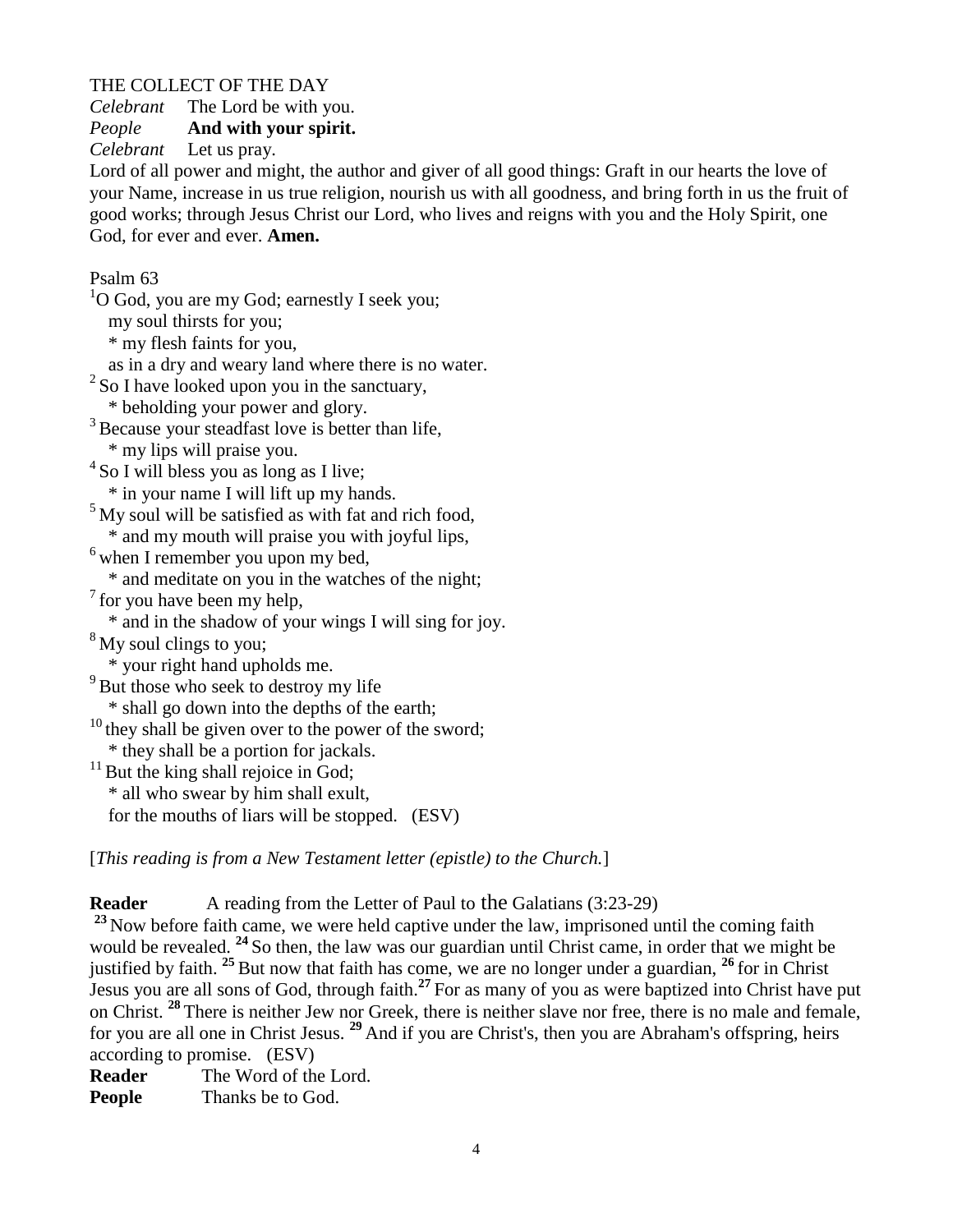*Stand*

# [*We stand for the Gospel (Good News) reading to show reverence to Our Lord Jesus Christ, the Hope of our Salvation.*]

Celebrant The Holy Gospel of Our Lord Jesus Christ according to Luke (9:18-24) People **Glory to You, Lord Christ**.

 $18$  Now it happened that as he was praying alone, the disciples were with him. And he asked them, "Who do the crowds say that I am?"<sup>19</sup> And they answered, "John the Baptist. But others say, Elijah, and others, that one of the prophets of old has risen." <sup>20</sup> Then he said to them, "But who do you say that I am?" And Peter answered, "The Christ of God." <sup>21</sup> And he strictly charged and commanded them to tell this to no one,  $^{22}$  saying, "The Son of Man must suffer many things and be rejected by the elders and chief priests and scribes, and be killed, and on the third day be raised."  $23$  And he said to all, "If anyone would come after me, let him deny himself and take up his cross daily and follow me.  $^{24}$  For whoever would save his life will lose it, but whoever loses his life for my sake will save it. (ESV) Celebrant The Gospel of the Lord.

People **Praise to You, Lord Christ.**

THE SERMON...The Rev. Dr. Wes Brown

*The Christ of God*

*Stand*

THE NICENE CREED [*Creed: We believe, Recited by Christians since AD 325*]

*On Sundays, other Major Feast Days, and other times as appointed, all stand to recite the Nicene Creed, the Celebrant first saying* 

Let us confess our faith in the words of the Nicene Creed:

*Celebrant and People*

**We believe in one God, the Father, the Almighty, maker of heaven and earth, of all that is, visible and invisible.**

- **We believe in one Lord, Jesus Christ, the only-begotten Son of God, eternally begotten of the Father, God from God, Light from Light, true God from true God, begotten, not made, of one Being with the Father; through him all things were made. For us and for our salvation he came down from heaven, was incarnate from the Holy Spirit and the Virgin Mary, and was made man. For our sake he was crucified under Pontius Pilate; he suffered death and was buried. On the third day he rose again in accordance with the Scriptures; he ascended into heaven and is seated at the right hand of the Father. He will come again in glory to judge the living and the dead, and his kingdom will have no end.**
- **We believe in the Holy Spirit, the Lord, the giver of life, who proceeds from the Father [and the Son], who with the Father and the Son is worshiped and glorified, who has spoken through the prophets. We believe in one holy catholic and apostolic Church. We acknowledge one baptism for the forgiveness of sins. We look for the resurrection of the dead, and the life of the world to come. Amen.**

THE PRAYERS OF THE PEOPLE: 1979 FORM 1 [*We pray for the needs of the world and God's people.*]

*Deacon or other leader*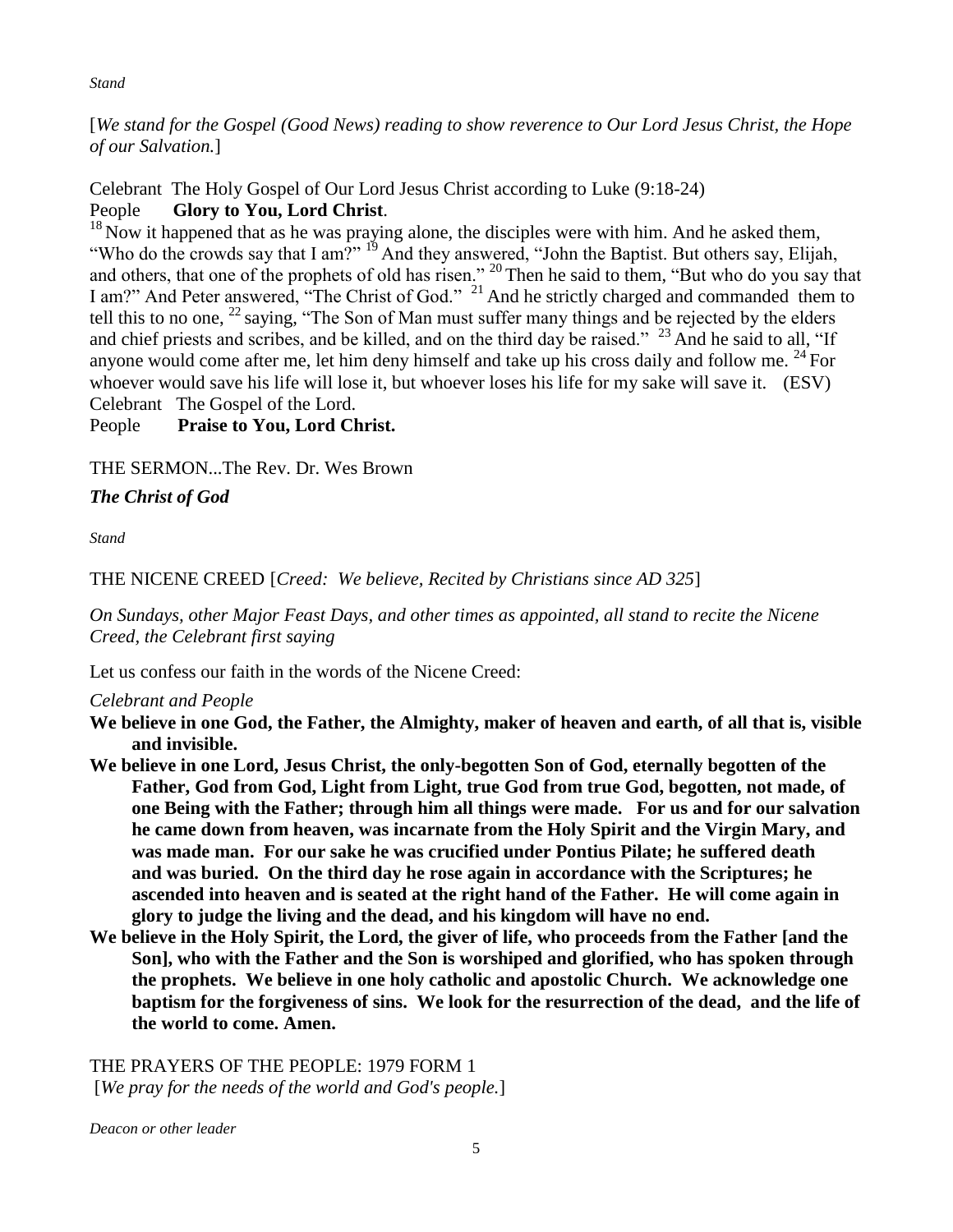With all our heart and with all our mind, let us pray to the Lord, saying, "Lord, have mercy."

For the peace of the world, for the welfare of the holy Church of God, and for the unity of all peoples, *Reader* Let us pray to the Lord. *People Lord, have mercy***.**

For Foley, our Archbishop, and Frank, our Assisting Bishop, and for all the clergy and people, *Reader* Let us pray to the Lord. *People Lord, have mercy***.**

For our President, Joe, for the leaders of the nations, and for all in authority,

*Reader* Let us pray to the Lord.

*People Lord, have mercy.*

For this city, for every city and community, and for those who live in them,

*Reader* Let us pray to the Lord.

*People Lord, have mercy.*

For the good earth which God has given us, and for the wisdom and will to conserve it.

*Reader* Let us pray to the Lord.

*People Lord, have mercy***.**

For the aged and infirm, for the widowed and orphans, and for the sick and the suffering,

*Reader* Let us pray to the Lord.

*People Lord, have mercy***.**

For \_\_\_\_\_\_\_\_\_\_\_\_\_\_\_\_\_\_\_\_\_\_\_\_\_\_\_\_\_\_\_**.** 

*The people may voice their prayers. Reader* Let us pray to the Lord. *People Lord, have mercy***.**

For the poor and the oppressed, for the unemployed and the destitute, for prisoners and captives, and for all who remember and care for them,

*Reader* Let us pray to the Lord.

*People Lord, have mercy***.**

For all who have died in the hope of the resurrection, [for  $\Box$ ] and for all the departed, *Reader* Let us pray to the Lord. *People Lord, have mercy***.**

Defend us, deliver us, and in your compassion protect us, O Lord, by your grace. *Reader* Let us pray to the Lord. *People Lord, have mercy***.**

# PRAYER FOR MISSION

**Lord Jesus Christ, You stretched out your arms of love on the hard wood of the cross that everyone might come within the reach of your saving embrace. So clothe us in your spirit, that we, reaching forth our hands in love, may bring those who do not know you to the knowledge and love of you; for the honor of your name. Amen.**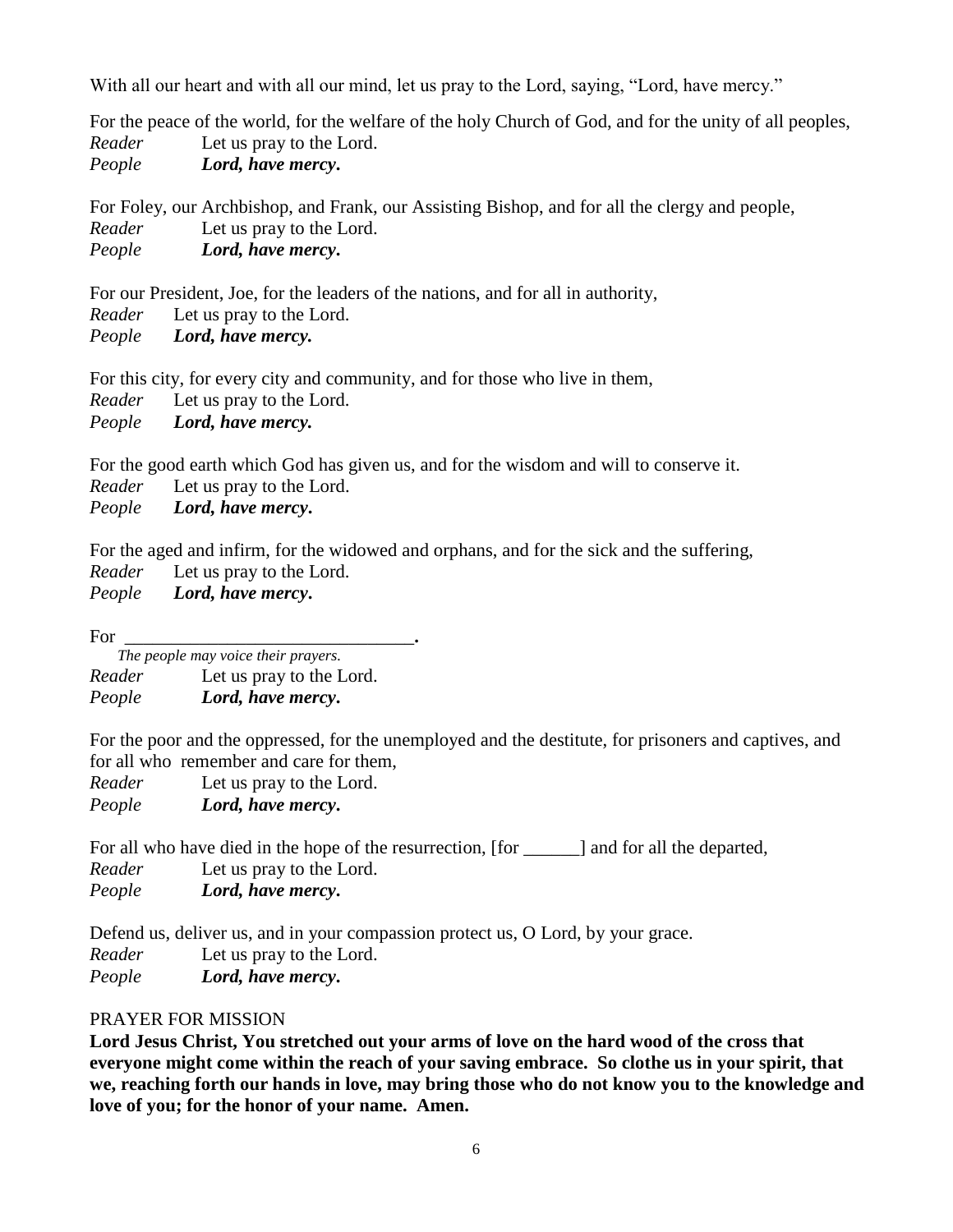# *The Celebrant adds a concluding Collect.*

O Lord our God, accept the fervent prayers of your people; in the multitude of your mercies, look with compassion upon us and all who turn to you for help; for you are gracious, O lover of souls, and to you we give glory, Father, Son, and Holy Spirit, now and for ever. Amen

THE CONFESSION AND ABSOLUTION OF SIN [*In preparation to receive Christ in the Holy Communion, we confess our sins, receive forgiveness (absolution), and offer peace to one another.*]

*The Deacon or other person appointed says the following* Let us humbly confess our sins to Almighty God.

*Silence The Deacon and People kneel as able and pray*

**Most merciful God, we confess that we have sinned against you in thought, word and deed, by what we have done, and by what we have left undone. We have not loved you with our whole heart; we have not loved our neighbors as ourselves. We are truly sorry and we humbly repent. For the sake of your Son Jesus Christ, have mercy on us and forgive us; that we may delight in your will, and walk in your ways, to the glory of your Name. Amen.**

#### *The Bishop or Priest stands and says*

Almighty God, our heavenly Father, who in his great mercy has promised forgiveness of sins to all those who sincerely repent and with true faith turn to him, have mercy upon you, pardon and deliver you from all your sins, confirm and strengthen you in all goodness, and bring you to everlasting life; through Jesus Christ our Lord. **Amen.**

### THE COMFORTABLE WORDS

*The Celebrant may then say one or more of the following sentences, first saying*

Hear the Word of God to all who truly turn to him.

Come to me, all who labor and are heavy laden, and I will give you rest. Matthew 11:28

God so loved the world, that he gave his only-begotten Son, that whoever believes in him should not perish but have eternal life.

 John 3:16 The saying is trustworthy and deserving of full acceptance, that Christ Jesus came into the world to save sinners. 1 Timothy 1:15 If anyone sins, we have an advocate with the Father, Jesus Christ the righteous. He is the propitiation for our sins, and not for ours only but also for the sins of the whole world.  $1$  John 2:1-2

THE PEACE [*Sharing Christ's love and our reconciliation with one another.*] Celebrant The Peace of the Lord be always with you. People **And with your spirit.**

*Then the Ministers and People may greet one another in the name of the Lord.*

# ANNOUNCEMENTS

THE OFFERTORY [*We gratefully give back to God a portion of what He has given us as an act of worship.*]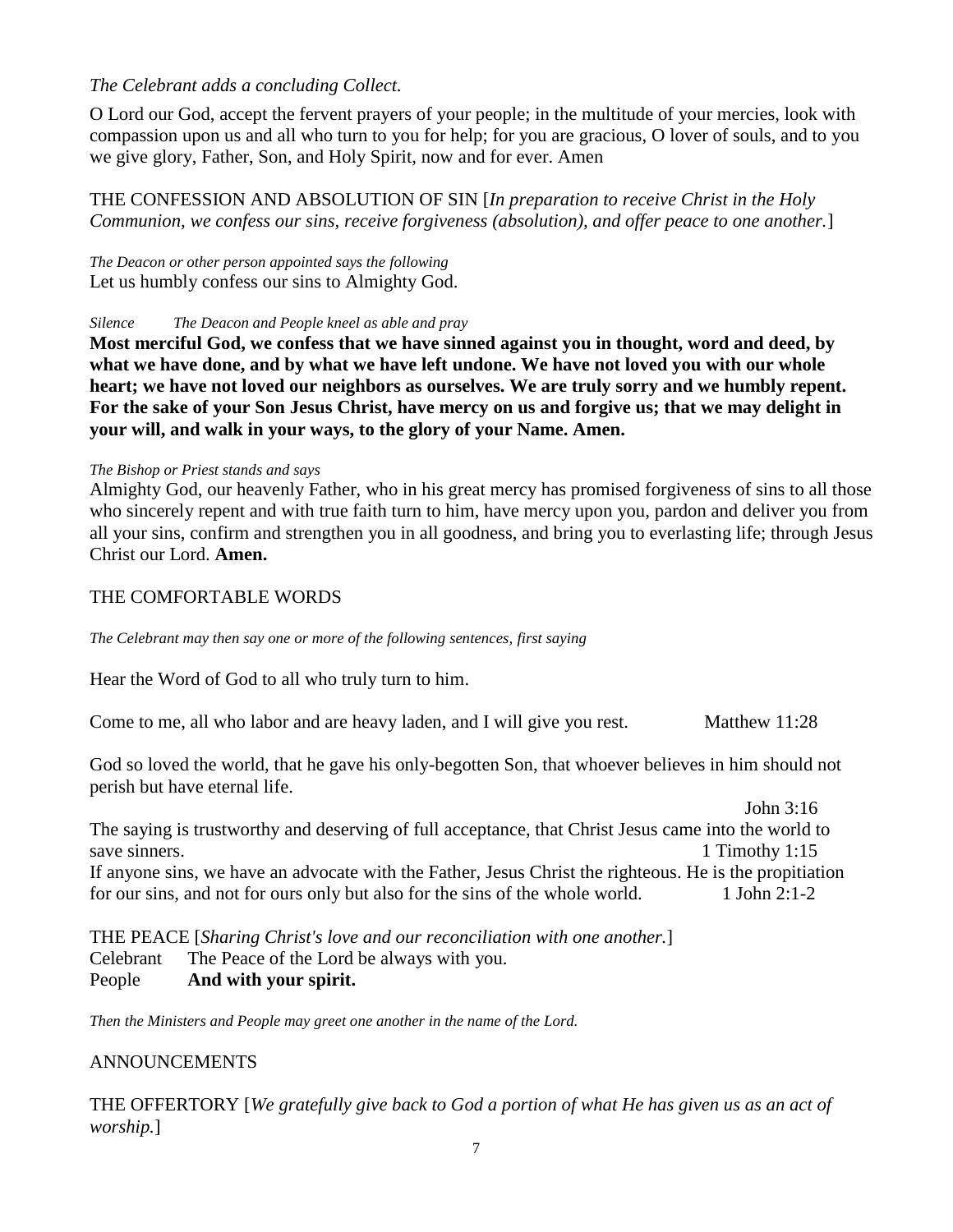#### **Awesome God**

*Chorus Our God is an awesome God He reigns from heaven above With wisdom power and love Our God is an awesome God Repeat*

Our God is an awesome God Our God is an awesome God

CCLI Song # 41099 Rich Mullins © 1988 Universal Music - Brentwood Benson Publishing (Admin. by Brentwood-Benson Music Publishing, Inc.) For use solely with the SongSelect®. Terms of Use. All rights reserved. www.ccli.com CCLI License # 2405229

PRESENTATION OF THE GIFTS ~ The Doxology [*Praise*] **Praise God from whom all blessings flow Praise Him all creatures here below Praise Him above ye heavenly host Praise Father, Son, and Holy Ghost** *Amen*

THE HOLY COMMUNION [*With thanksgiving, we come to the altar-table entering into mystical union with God and His people.*]

*All baptized Christians are welcome to receive Holy Communion.*

#### THE SURSUM CORDA [*Lift up your hearts.*]

| Celebrant | The Lord be with you.                      |
|-----------|--------------------------------------------|
| People    | And with your spirit.                      |
| Celebrant | Lift up your hearts.                       |
| People    | We lift them up to the Lord.               |
| Celebrant | Let us give thanks to the Lord our God.    |
| People    | It is right to give him thanks and praise. |

It is right, our duty and our joy, always and everywhere to give thanks to you, Father Almighty, Creator of heaven and earth.

#### *Here a Proper Preface is sung or said*

Therefore we praise you, joining our voices with Angels and Archangels and with all the company of heaven, who for ever sing this hymn to proclaim the glory of your Name.

SANCTUS [*Holy*] **Holy, holy, holy Lord God of power and might Heaven and earth are full, oh Lord Full of your glory Hosanna in the highest Hosanna in the highest Blessed is he who comes in the name In the name of the Lord Blessed is he who comes in the name In the name of the Lord**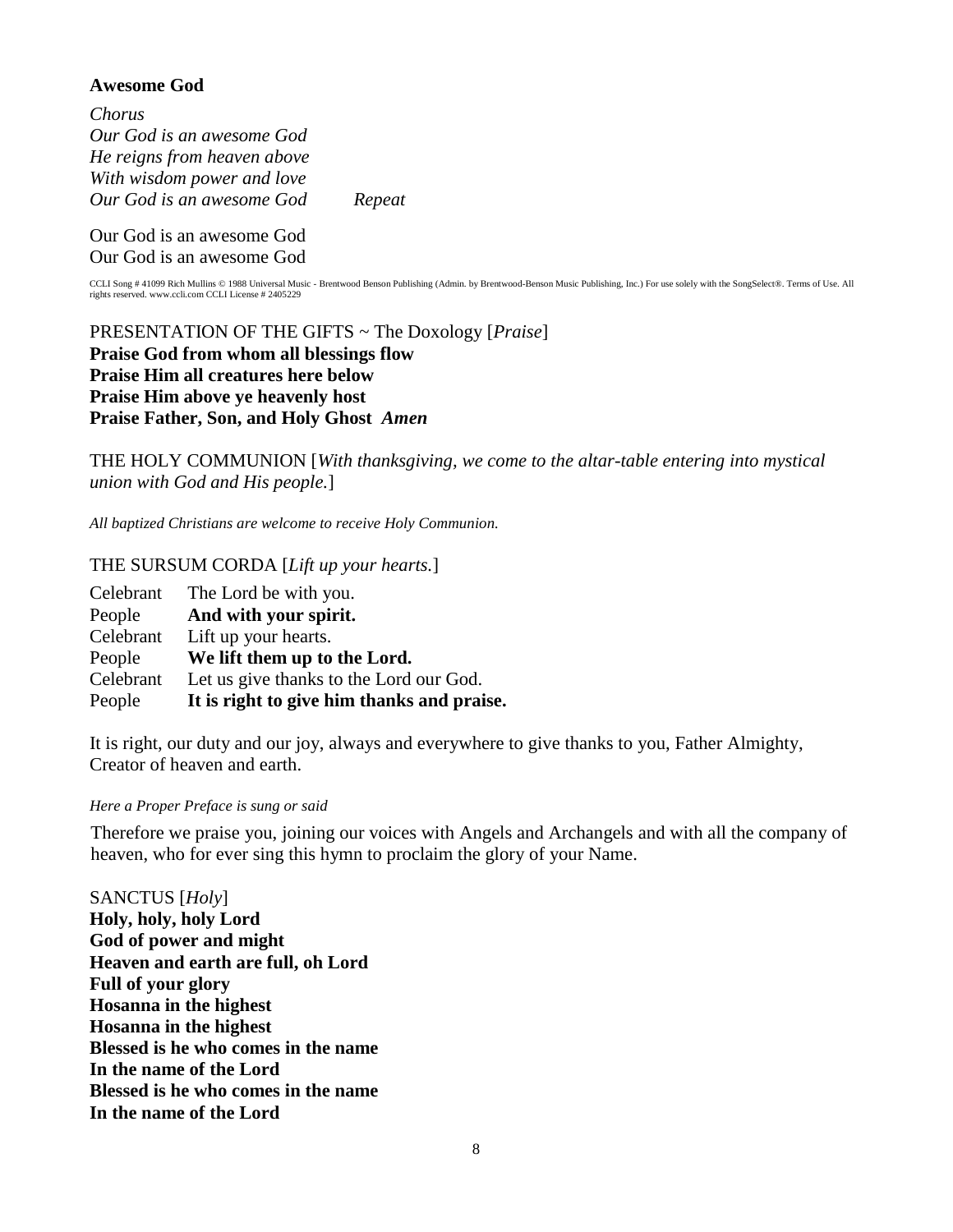### THE PRAYER OF CONSECRATION [*Salvation history, Jesus' words from the Last Supper, and invocation of the Holy Spirit.*]

### *The People stand or kneel. The Celebrant continues*

Holy and gracious Father: In your infinite love you made us for yourself; and when we had sinned against you and become subject to evil and death, you, in your mercy, sent your only Son into the world for our salvation. By the Holy Spirit and the Virgin Mary he became flesh and dwelt among us. In obedience to your will, he stretched out his arms upon the cross and offered himself once for all, that by his suffering and death we might be saved. By his resurrection he broke the bonds of death, trampling Hell and Satan under his feet. As our great high priest, he ascended to your right hand in glory, that we might come with confidence before the throne of grace.

*At the following words concerning the bread, the Celebrant is to hold it, or lay a hand upon it, and here\* may break the bread; and at the words concerning the cup, to hold or place a hand upon the cup and any other vessel containing the wine to be consecrated.*

On the night that he was betrayed, our Lord Jesus Christ took bread; and when he had given thanks, he broke it,\* and gave it to his disciples, saying, "Take, eat; this is my Body which is given for you: Do this in remembrance of me."

Likewise after supper, Jesus took the cup, and when he had given thanks, he gave it to them, saying, "Drink this, all of you; for this is my Blood of the New Covenant, which is shed for you, and for many, for the forgiveness of sins: Whenever you drink it, do this in remembrance of me."

Therefore we proclaim the mystery of faith:

*Celebrant and People* **Christ has died. Christ is risen. Christ will come again.**

We celebrate the memorial of our redemption, O Father, in this sacrifice of praise and thanksgiving, and we offer you these gifts.

Sanctify them by your Word and Holy Spirit to be for your people the Body and Blood of your Son Jesus Christ. Sanctify us also, that we may worthily receive this holy sacrament, and be made one body with him, so that he may dwell in us and we in him. In the fullness of time, put all things in subjection under your Christ, and bring us with all your saints into the joy of your heavenly kingdom, where we shall see our Lord face to face.

All this we ask through your Son Jesus Christ: By him, and with him, and in him, in the unity of the Holy Spirit, all honor and glory is yours, Almighty Father, now and forever. Amen.

THE LORD'S PRAYER [*A prayer from Scripture encompassing all our daily needs.*]

*The Celebrant then says*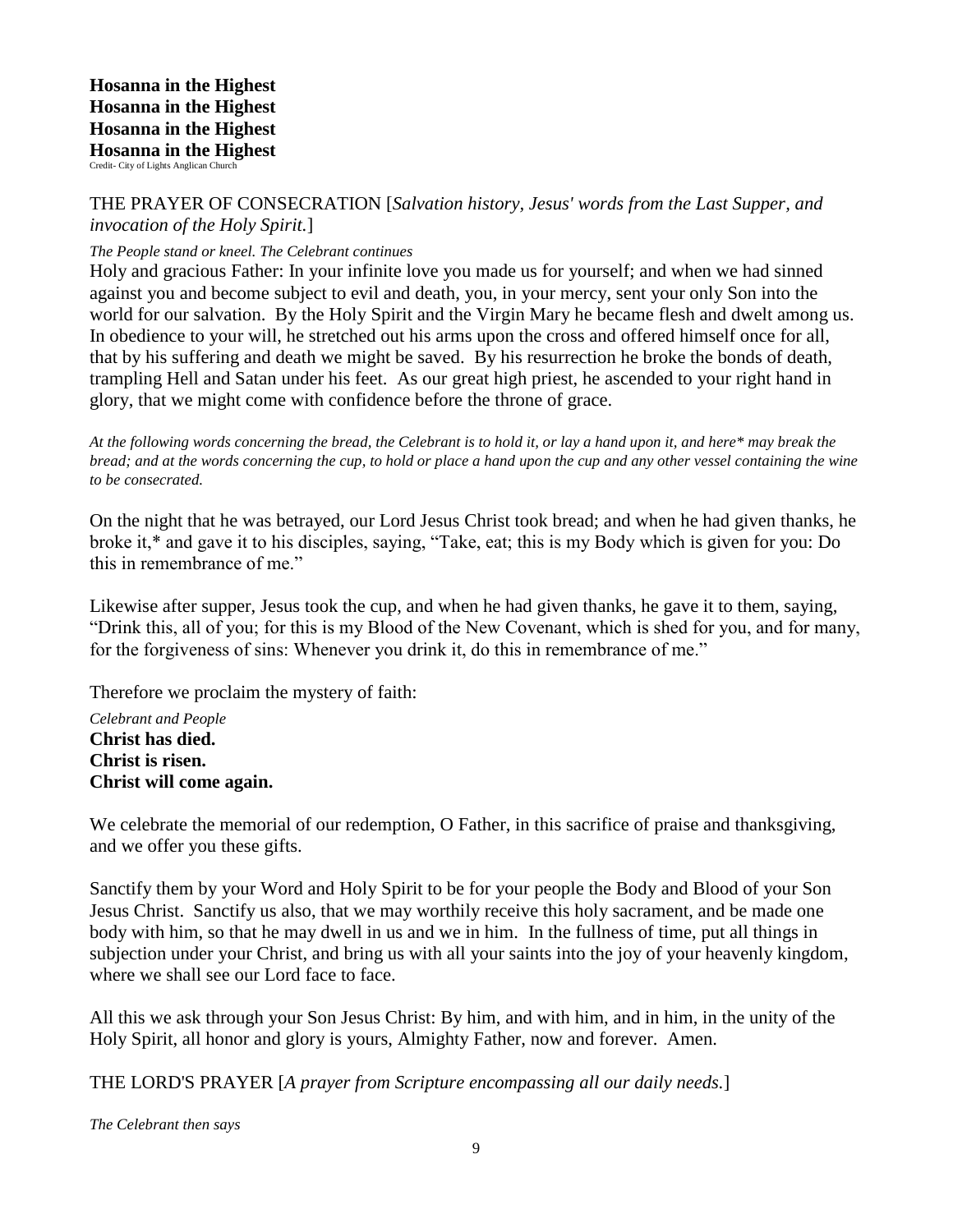And now as our Savior Christ has taught us, we are bold to pray:

#### *Celebrant and People together pray*

**Our Father, who art in heaven, hallowed be thy Name. Thy kingdom come, thy will be done, on earth as it is in heaven. Give us this day our daily bread. And forgive us our trespasses, as we forgive those who trespass against us. And lead us not into temptation, but deliver us from evil. For thine is the kingdom, and the power, and the glory, forever and ever. Amen.**

THE FRACTION [*The Breaking, symbolizing Christ's Body broken for us.*]

*The Celebrant breaks the consecrated Bread. A period of silence is kept.* 

Celebrant: Alleluia! Christ our Passover Lamb has been sacrificed, once for all upon the Cross. People: **Therefore let us keep the feast. Alleluia!**

# THE MINISTRATION OF COMMUNION

*Facing the People, the Celebrant may say the following invitation* The gifts of God for the People of God. [Take them in remembrance that Christ died for you and feed on him in your hearts by faith, with thanksgiving.]

*The Ministers receive the Sacrament in both kinds, and then immediately deliver it to the People.* 

The Body and Blood of Christ.

# **Before the Throne of God Above**

Verse 1 Before the throne of God above I have a strong and perfect plea A great High Priest whose name is Love Who ever lives and pleads for me My name is graven on His hands My name is written on His heart I know that while in heav'n He stands No tongue can bid me thence depart No tongue can bid me thence depart

Verse 2

When Satan tempts me to despair And tells me of the guilt within Upward I look and see Him there Who made an end to all my sin Because the sinless Saviour died My sinful soul is counted free For God the Just is satisfied To look on Him and pardon me To look on Him and pardon me

# Verse 3

Behold Him there the risen Lamb My perfect spotless righteousness The great unchangeable I Am The King of glory and of grace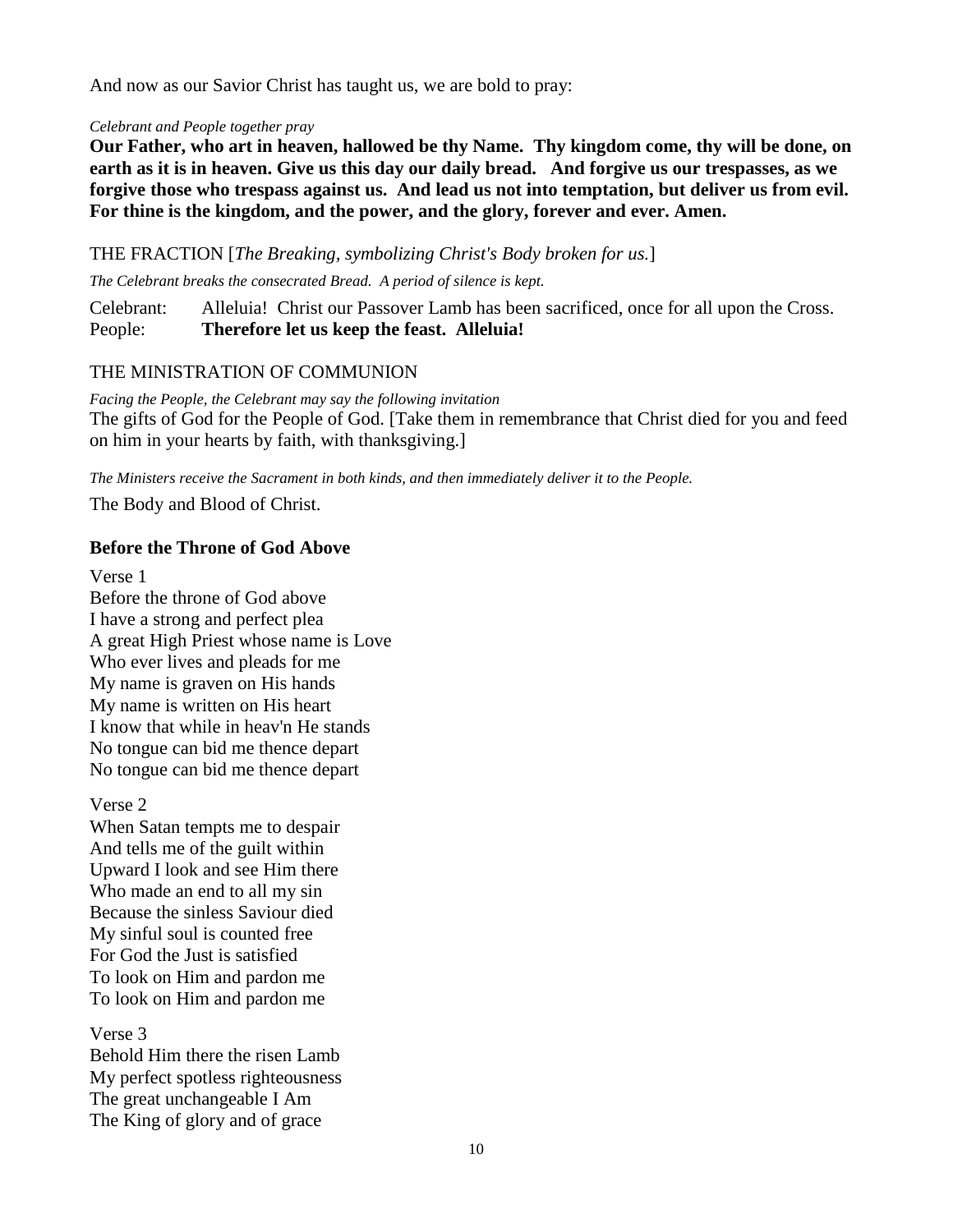One with Himself I cannot die My soul is purchased with His blood My life is hid with Christ on high With Christ my Saviour and my God With Christ my Saviour and my God

Verse 4 I bow before the cross of Christ And marvel at this love divine God's perfect Son was sacrificed To make me righteous in God's eyes This river's depths I cannot know But I can glory in its flood

The Lord Most High has bowed down low And poured on me His glorious love

And poured on me His glorious love

CCLI Song # 2306412 Charitie Lees Bancroft | Vikki Cook © 1997 Sovereign Grace Worship (Admin. by Capitol CMG Publishing (Integrity Music [DC Cook])) For use solely with the SongSelect®. Terms of Use. All rights reserved. www.ccli.com CCLI License # 2405229

### **Days of Elijah**

Verse 1 These are the days of Elijah Declaring the Word of the Lord And these are the days Of Your servant Moses Righteousness being restored And though these are days Of great trials Of famine and darkness and sword Still we are the voice In the desert crying Prepare ye the way of the Lord

*Chorus Behold He comes*

*Riding on the clouds Shining like the sun At the trumpet call Lift your voice It's the year of Jubilee And out of Zion's hill Salvation comes*

Verse 2 And these are the days of Ezekiel The dry bones becoming as flesh And these are the days Of Your servant David Rebuilding a temple of praise And these are the days of the harvest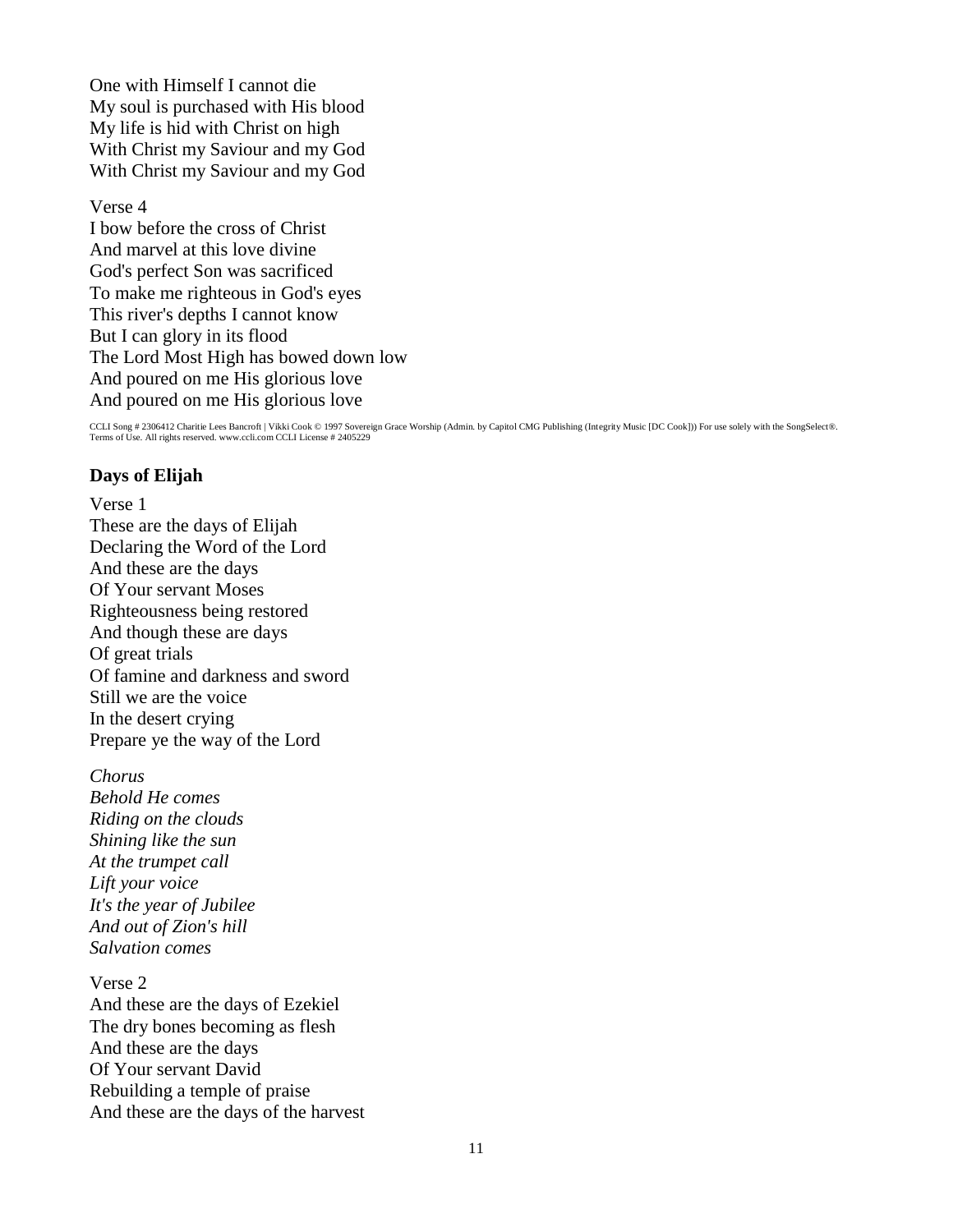The fields are as white in the world And we are the labourers In Your vineyard Declaring the Word of the Lord *Chorus*

Bridge There is no god like Jehovah (16x)

*Chorus* (2x)

CCLI Song # 1537904 Robin Mark © 1996 Song Solutions Daybreak (Admin. by Song Solutions www.songsolutions.org) For use solely with the SongSelect®. Terms of Use. All rights reserved. www.ccli.com CCLI License # 2405229

Celebrant Let us pray.

THE POST COMMUNION PRAYER *Celebrant and People*

**Heavenly Father, we thank you for feeding us with the spiritual food of the most precious Body and Blood of your Son our Savior Jesus Christ; and for assuring us in these holy mysteries that we are living members of the body of your Son, and heirs of your eternal kingdom. And now, Father, send us out to do the work you have given us to do, to love and serve you as faithful witnesses of Christ our Lord. To him, to you, and to the Holy Spirit, be honor and glory, now and forever. Amen.**

*Celebrant:* The peace of God, which passes all understanding, keep your hearts and minds in the knowledge and love of God, and of his Son Jesus Christ our Lord; and the blessing of God Almighty, the Father, the Son, and the Holy Spirit, be among you, and remain with you always. **Amen.**

# **O for a Thousand Tongues to Sing Hymn 493**

Verse 1 O for a thousand tongues to sing my dear Redeemer's praise, the glories of my God and King, the triumphs of his grace!

Verse 2 My gracious Master and my God, assist me to proclaim, and spread through all the earth abroad the honors of thy Name.

Verse 3 Jesus! the Name that charms our fears and bids our sorrows cease; 'tis music in the sinner's ears, 'tis life and health and peace.

Verse 4 He speaks; and, listening to his voice, new life the dead receive,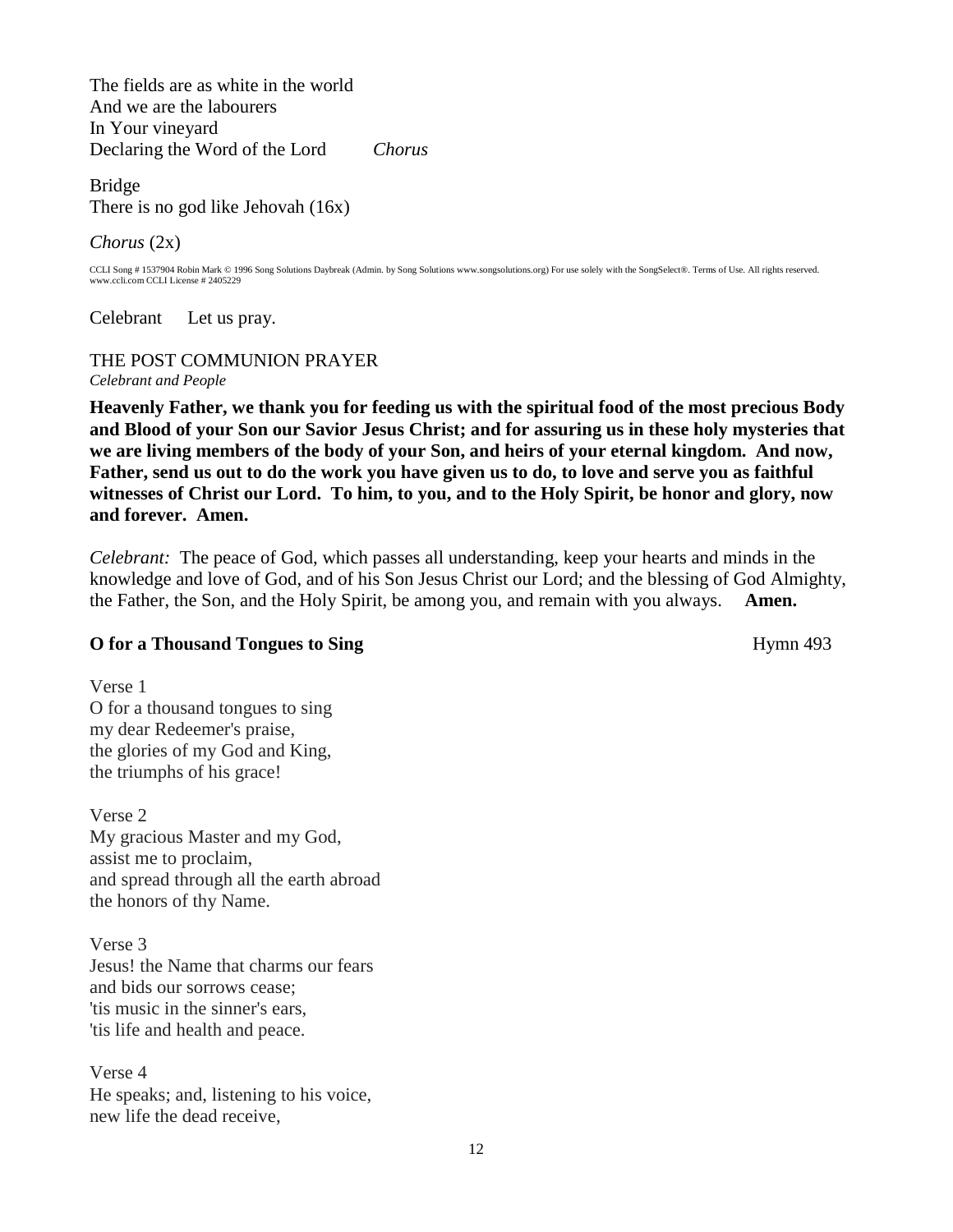the mournful broken hearts rejoice, the humble poor believe.

#### THE DISMISSAL

*The celebrant dismisses the people* People **Thanks be to God. Alleluia, Alleluia.**

| <b>Today's Team</b>                        |                                                  |
|--------------------------------------------|--------------------------------------------------|
| <b>Chalice:</b> Sudy Fisher                | <b>Oblationists:</b> Lydia Griffith, Lona Maupin |
| <b>Reader:</b> Gordon Pike                 | <b>Children's Worship: Jessica Hearne</b>        |
| <b>Prayers:</b> Leandra Morgan             | <b>Altar: Janice Badgett</b>                     |
| <b>Ushers: Glen Booth, Henry Booth</b>     | <b>Acolytes:</b> Mackenzie Hearne                |
| <b>Counters:</b> Chris Shields, Deb Jacobs |                                                  |
|                                            |                                                  |

# **Sermon Series...Exploring the Holy Trinity**

| • Spirit-filled Churches (Acts 2:1-11) | June $5$  |  |
|----------------------------------------|-----------|--|
| • The Holy Trinity (John $16:12-15$ )  | June $12$ |  |
| • The Christ of God (Luke $9:18-24$ )  | June $19$ |  |
|                                        |           |  |

**Please Welcome**...the Rev. Dr. Wes Brown as our guest celebrant and preacher today.

**Rwanda Fundraiser**... Our fundraiser for the Diocese of Kibungo ends next Sunday, June 26th. Please consider making a donation. You can write a check to Faith Anglican Church and in the memo line add "Rwanda Goats" or "Rwanda Seminarians". Thank you so much! Esco Satchfield, Missionary Support, Parish Council.

**Independence Day Picnic**... On July 3 following worship we will celebrate the independence of the United States of America with a cookout and games for young and old. A bounce house along with games will be set up. We will be having grilled hamburgers and hot dogs. Ice drinks will be provided as well. We will need help with all the relishes and deserts-signup sheets will be in the narthex Sunday. I have been reminded that table ready items are asked for as well as disposable dishes that do not have to be cleaned. Crock pots are welcomed. The food will be set up in the halls near the kitchen. We will also need some help with cleanup after- please help a little with this. *Our beautiful trees will provide much shade and limited seating will be available in the Children's room.*

| <b>June Birthdays</b>     |    |    |                            |    |    |
|---------------------------|----|----|----------------------------|----|----|
| Tobenna Ifedili           | 01 |    | Edith Langlois             | 21 |    |
| Lydia Griffith            | 05 |    | Laura Lutrick              | 25 |    |
| <b>Audria Guess</b>       | 12 |    | Peter Lutrick              | 28 |    |
| IJ Ifedili                | 17 |    | <b>Frederic Ndaruhutse</b> | 30 |    |
| <b>June Anniversaries</b> |    |    |                            |    |    |
| John & Jane Scott         |    | 06 | Peter & Laura Lutrick      |    | 18 |
| Fred & Carol Robertson    |    | 10 | Ken & Baiba Guess          |    | 30 |
| Bill & Nancy Douglas      |    | 14 |                            |    |    |

**July Newsletters**...Don't forget to pick up your July vine from the round table in the Narthex. Visitors may pick one up from the cabinet to the right of the center doors to the sanctuary.